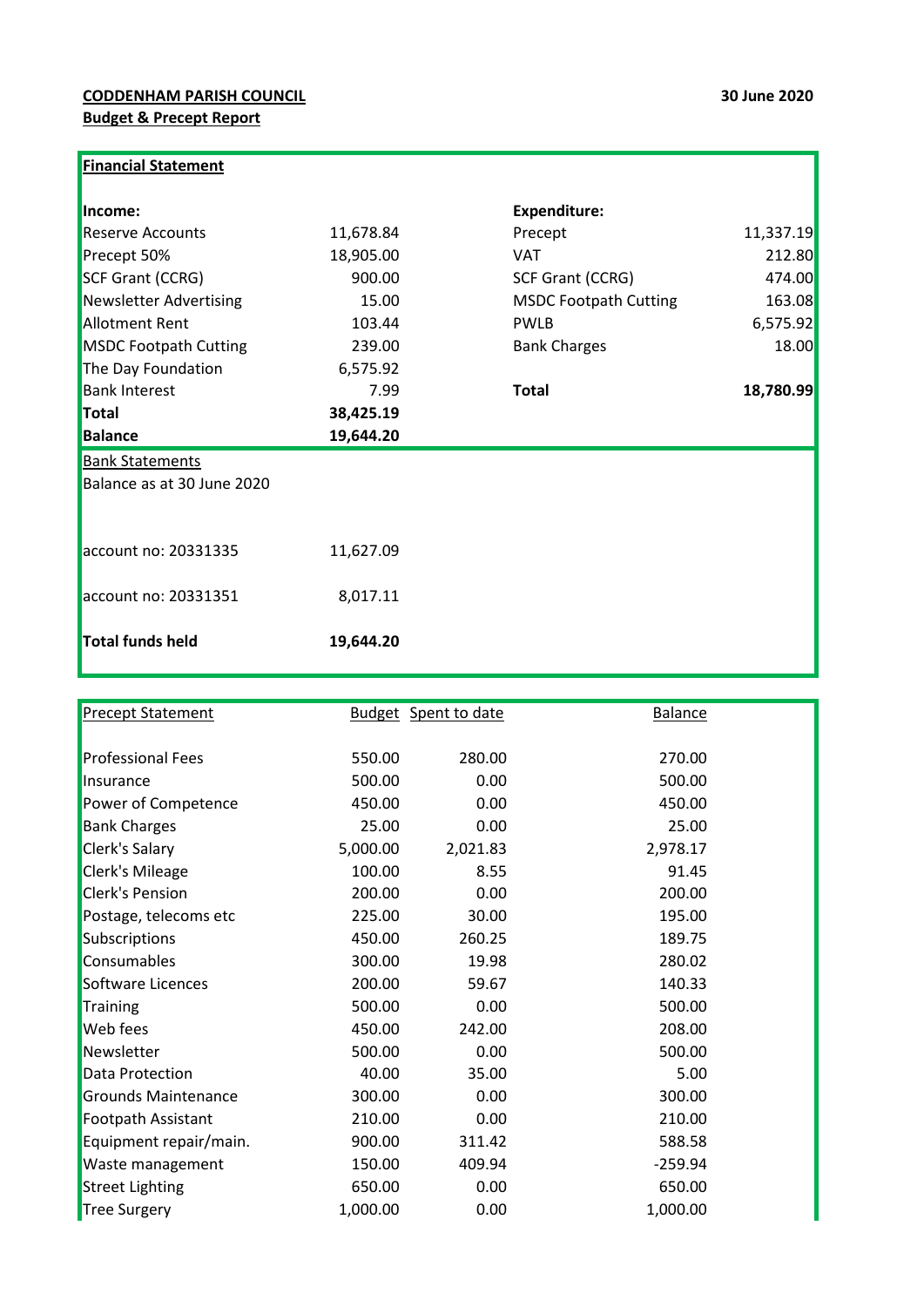| Info Box                    | 340.00    | 15.55     | 324.45    |  |
|-----------------------------|-----------|-----------|-----------|--|
| <b>Broom Hill</b>           | 50.00     | 0.00      | 50.00     |  |
| Mill Hill                   | 50.00     | 0.00      | 50.00     |  |
| Three Cocked Hat            | 50.00     | 0.00      | 50.00     |  |
| Section 19(3) LGA 1972      |           |           |           |  |
| Payment to CIO              | 15,286.00 | 7,643.00  | 7,643.00  |  |
| <b>Wayleave Fee</b>         | $-2.00$   | 0.00      | $-2.00$   |  |
| Allotments                  | $-50.00$  | 0.00      | $-50.00$  |  |
| <b>PWLB Contingent Fund</b> | 7,000.00  | 0.00      | 7,000.00  |  |
| General Reserve             | 2,386.00  | 0.00      | 2,386.00  |  |
| Total                       | 37,810.00 | 11,337.19 | 26,472.81 |  |

| June Payments                           | <b>Net</b> | VAT   | Total    |
|-----------------------------------------|------------|-------|----------|
| <b>Gradwell Communications</b>          | 7.90       | 1.58  | 9.48     |
| Zoom                                    | 11.99      | 2.40  | 14.39    |
| <b>HP Instant Ink</b>                   | 6.66       | 1.33  | 7.99     |
| 02                                      | 10.00      | 2.00  | 12.00    |
| SALC - 2019/20 interenal audit          | 280.00     | 56.00 | 336.00   |
| Mr A Soanes - footpath cutting          | 163.08     | 0.00  | 163.08   |
| PWLB - community centre loan repayment  | 6,575.92   | 0.00  | 6575.92  |
| Jane Soane - plants for info box        | 15.55      | 0.00  | 15.55    |
| Shrubland Woodland Products - new posts | 22.41      | 4.48  | 26.89    |
| Salaries                                | 623.31     | 0.00  | 623.31   |
| Salaries                                | 7,716.82   | 67.79 | 7,784.61 |
| <b>Reserve Accounts</b>                 |            |       |          |

| $\blacksquare$                 |           |  |
|--------------------------------|-----------|--|
| Allotments                     | 127.50    |  |
| <b>CIL Reserve (earmarked)</b> | 459.80    |  |
| Locality Grant - noticeboard   | 2,200.00  |  |
| General Reserve                | 8,891.54  |  |
| <b>Total</b>                   | 11,678.84 |  |
|                                |           |  |
|                                |           |  |
|                                |           |  |

**Budget Items** Income: